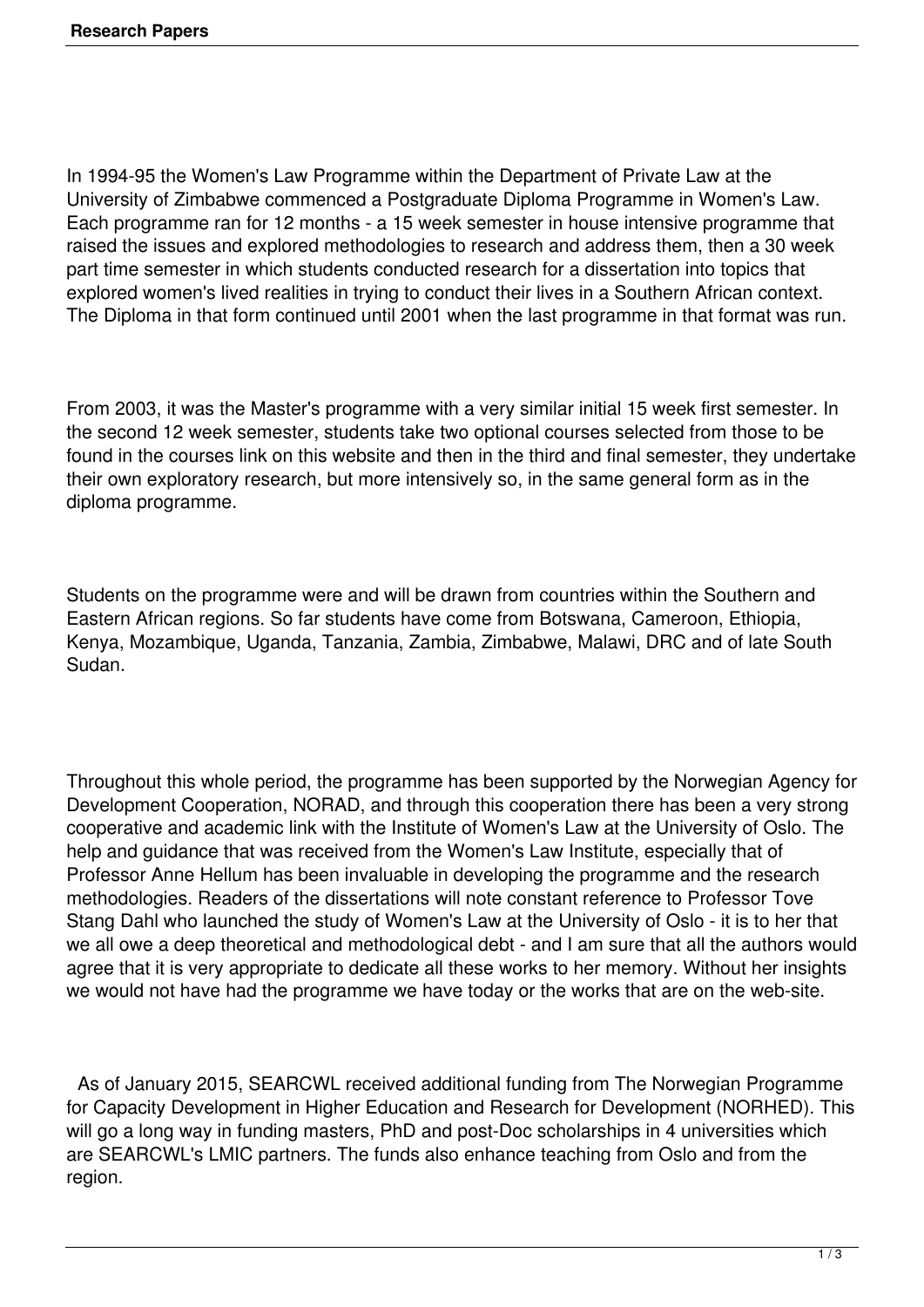Literally every programme has yielded research on critical issues related to women and development in the region. The staff of the Centre and those who have access to its dissertation collection have been greatly enriched by the research carried out. This would not have been possible if the scholarship provided would not have been made available. Through the continuing support of NORAD and NORHED, and with the assistance of the University of Zimbabwe in providing a website and data base facilities the Women's Law Centre now transformed into the Southern and Eastern African Regional Centre for Women's Law (SEARCWL) it has been possible to have the dissertations edited and made available on the website for much wider use.

In their various explorations for the dissertations students have sought to determine the role of law in facilitating women's access to resources, to representation, to self actualisation. The authors have among other issues sought to map whether law was effective in promoting women's participation in governance and other national activities. Students, both male and female, lawyers and unlawyers (This is a term that the programme uses to distinguish between those of its students who are lawyers by choice and training and those who come from academic disciplines.) , engaged in research on issues that had struck them from their own personal or work experiences as being significant in determining how women managed their lives, participated in the activities of the community or the state or were parameters of their exclusion from mainstream economic, political, social and other arenas.

Women and girls' access to resources from education and health care to forest resources, to financial loans for large enterprises and for very small subsistence projects have all come under scrutiny. Commercial and banking law, criminal law, family law, constitutional law, laws regulating contraception and maternity care were examined, rights to maternity leave, conditions in government service, electoral laws, women's participation in elections and in governance at the micro and macro level have all been grist to the students' mills.

Over the years the dissertations have become more sophisticated, not through any fault of the earlier students but because we the supervisors have learnt along with our students how to conceptualise the research agendas, do the research and analyse the data captured in the field. It has been a process of mutual growth. The truth is that through our students, we have become more sophisticated in our teaching and especially so in relation to research and research methodologies. The students were "guinea pigs" for a research methodology book (Women & Law - Innovative Approaches to teaching research and analysis (2011) edited by A.S. Tsanga